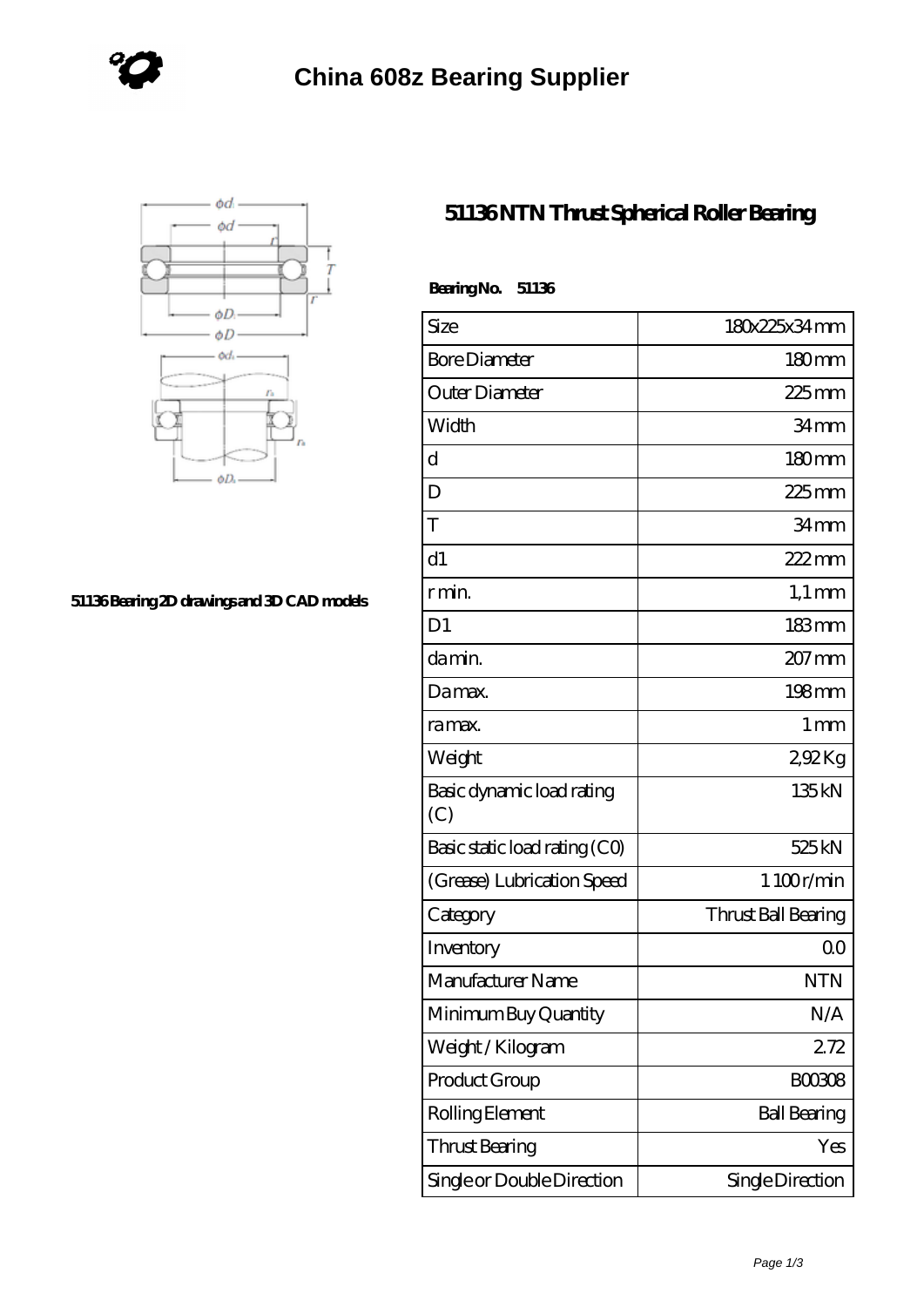| <b>Banded</b>                          | No                                                                                                                                                                          |
|----------------------------------------|-----------------------------------------------------------------------------------------------------------------------------------------------------------------------------|
| Cage Material                          | Steel                                                                                                                                                                       |
| Precision Class                        | ABEC 1   ISO PO                                                                                                                                                             |
| Component Description                  | Roller Assembly Plus<br>Raceways                                                                                                                                            |
| <b>Other Features</b>                  | Single Row   With Flat Seat                                                                                                                                                 |
| Long Description                       | 180MM Bore 1; 183MM<br>Bore 2, 225MM Outside<br>Diameter; 34MM Height;<br><b>Ball Bearing, Single</b><br>Direction; Not Banded;<br>Steel Cage; ABEC 1   ISO PO<br>Precision |
| Inch - Metric                          | Metric                                                                                                                                                                      |
| Category                               | Thrust Ball Bearings                                                                                                                                                        |
| <b>UNSPSC</b>                          | 31171552                                                                                                                                                                    |
| Harmonized Tariff Code                 | 8482.105008                                                                                                                                                                 |
| Noun                                   | Bearing                                                                                                                                                                     |
| Keyword String                         | <b>Ball Thrust</b>                                                                                                                                                          |
| Manufacturer URL                       | http://www.ntnamerica.co<br>m                                                                                                                                               |
| Weight/LBS                             | 64375                                                                                                                                                                       |
| Overall Height with<br>Aligning Washer | OInch   OMillimeter                                                                                                                                                         |
| Bore 1                                 | 7.087 Inch   180 Millimeter                                                                                                                                                 |
| Outside Diameter                       | 8858Inch   225 Millimeter                                                                                                                                                   |
| Height                                 | 1.339 Inch   34 Millimeter                                                                                                                                                  |
| Bore 2                                 | 7.205 Inch   183 Millimeter                                                                                                                                                 |
| bore diameter:                         | 180mm                                                                                                                                                                       |
| dynamic load capacity.                 | 135000N                                                                                                                                                                     |
| outside diameter:                      | 222mm                                                                                                                                                                       |
| operating temperature<br>range:        | $-40$ to $120^{\circ}$ C                                                                                                                                                    |
| overall width:                         | 34 mm                                                                                                                                                                       |
| maximum rpm:                           | 1500rpm                                                                                                                                                                     |
|                                        |                                                                                                                                                                             |